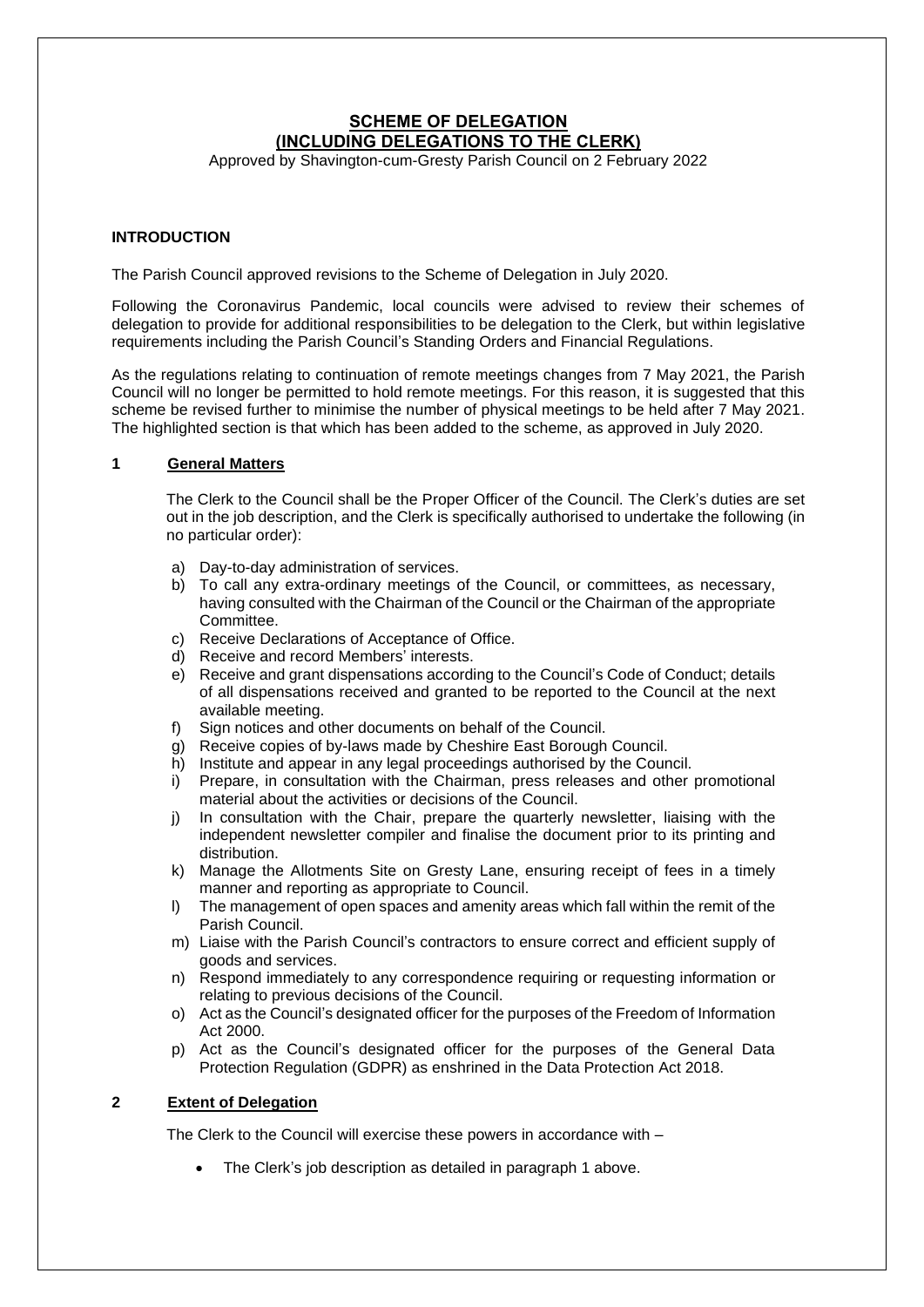- Approved budgets.
- The Council's Financial Regulations, which includes the contract procedure rules.
- All adopted policies of the Council.
- All statutory and common law, and contractual requirements.

# **3 Financial Matters**

- a) In addition to the role of Proper Officer to the Council, the Clerk shall also be the Responsible Financial Officer for the Parish Council's accounting procedures, in accordance with the prevailing Accounts and Audit Regulations in force.
- b) Authorisation of routine recurring expenditure within the agreed budget in accordance with Financial Regulation No. 5.6.
- c) Incur expenditure not exceeding £2,000, in consultation with the Chairman of the Council or the Chair of the appropriate Committee in accordance with Financial Regulation 4.1, provided that there is evidence to support the expenditure; e.g. quote/estimate or invoice **and** such expenditure falls within an appropriate revenue budget.
- d) Authorise emergency expenditure up to £500, outside of the agreed budget (in accordance with Financial Regulation 4.5).
- e) Working Groups (known as 'Task Groups') can be set up as required. These must comprise no fewer than one-third of the Members on the Council, or three, whichever is the greater. These groups have no decision-making powers, but can make recommendations for expenditure, to the Clerk. Such expenditure can be approved by the Clerk, in consultation with the Chair, provided that (a) there is an identified budget line for the expenditure, and (b) there is supporting documentation (eg an invoice or quotation) to justify the expenditure.

Such expenditure will be reported to full Council at its next meeting or, in the interests of expediency, emailed to Members to ensure that they are kept apprised of spend.

## **4 The Council**

(a) The full Council can take all decisions or may appoint one or more Committees for the purpose of discharging its functions. (S.101 of the Local Government Act 1972.) The Council may also delegate some of its functions to the Clerk to the Council.

(b) The following matters are reserved to the Council for decision. Appropriate Committees may make recommendations for the Council's consideration.

- Setting the precept.
- Borrowing money.
- Approval of the Council's Annual Accounts and completion of the Annual Governance and Accountability Return (AGAR).
- Making, amending or revoking Standing Orders, Financial Regulations or this Scheme of Delegation.
- Making of Orders under any statutory powers.
- Matters of policy.
- Nomination and appointment of representatives of the Council to any other authority, organisation or body.
- Prosecution or defence in a court of law.
- Nomination or appointment of representatives of the Council at any Inquiry on matters affecting the parish, excluding those matters specific to a Committee.

### **5 Urgent Matters**